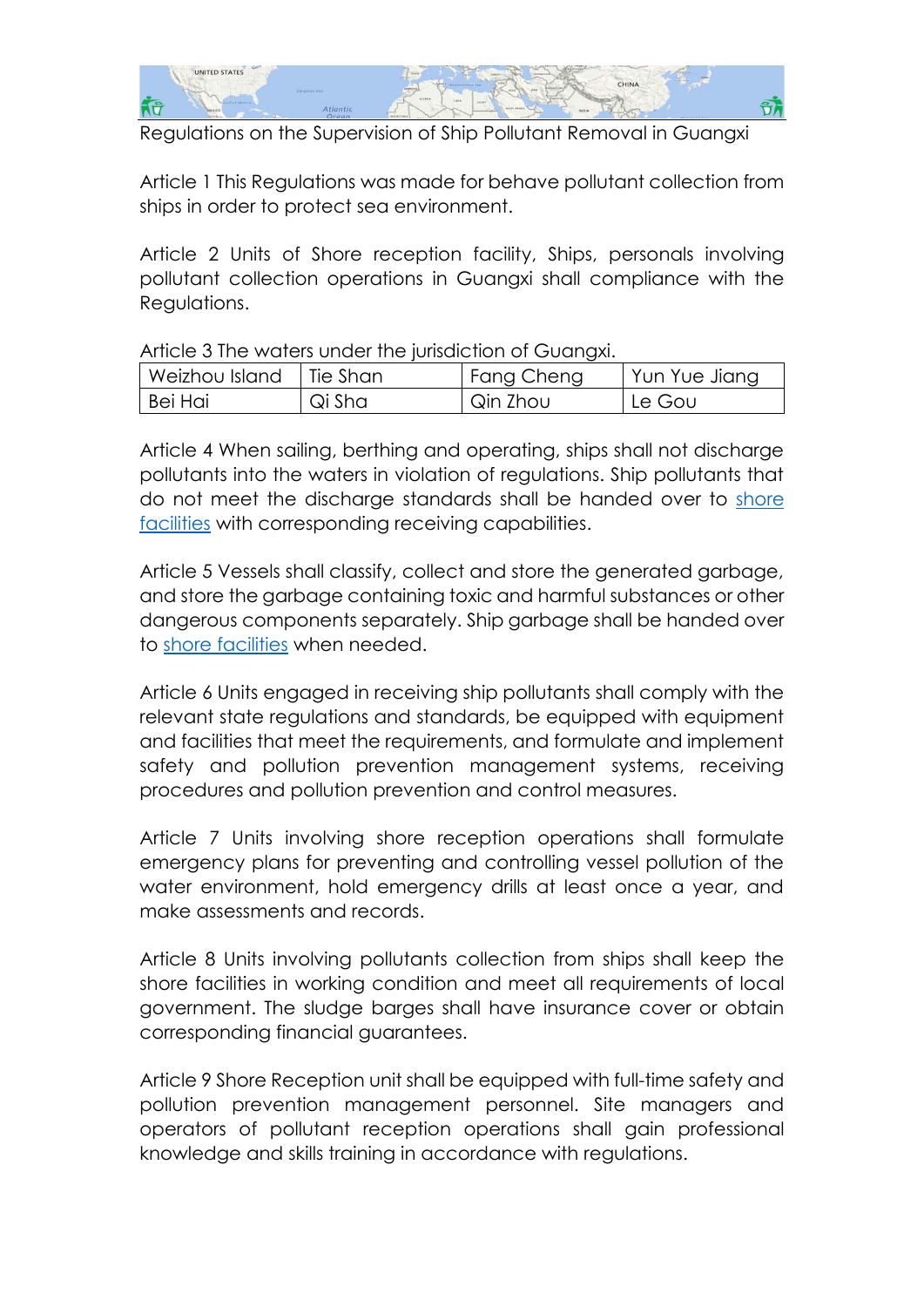

Article 10 The shore facility unit shall have the pollutant treatment capacity, or hire a ship pollutant treatment factory with the pollutant treatment unit to meet the requirement of treating the waste collected.

Article 11 Shore facility unit shall obtain permission from authorities before conducts pollutant receiving operations. If there is a change in the receiving operation, a supplementary report shall be made in a timely manner.

Article 12 Under any of the following circumstances, the waste collection operation will definitely be turned down by authorities.

(a) The content of the application is seriously inconsistent with the actual situation;

(b) Potential dangers in operation safety & pollution prevention have not been corrected;

(c) Sea conditions do not meet the requirements for operational safety

& pollution prevention;

(d) The disposal place is in specially protected areas;

(e) Ships from epidemic areas whose ballast water, domestic sewage

and ship garbage have not been disinfected by Customs;

(f) Other circumstances in which work is not permitted under laws, rules and regulations.

Article 13Waste collection operations shall comply with the requirements of relevant national regulations and standards, comply with operating procedures, implement anti-pollution measures, and prevent leakage of pollutants.

Article 14 After the operation is completed, the shore facility unit shall truthfully record the operation situation as required, and issue a disposal receipt to the ship, which shall be signed and confirmed by the captain. The ship shall fill in the corresponding record book in a standard manner, record it truthfully, truly reflect the quantity, disposal process and whereabouts of the pollutants generated during the ship's operation, and keep the disposal receipt in the corresponding record book.

Article 15 Receiving and processing ship pollutants containing toxic and hazardous substances or other dangerous components shall comply with the relevant state regulations on the management of hazardous wastes. Pollutants from ships in epidemic areas shall be subject to quarantine treatment by the inspection and quarantine department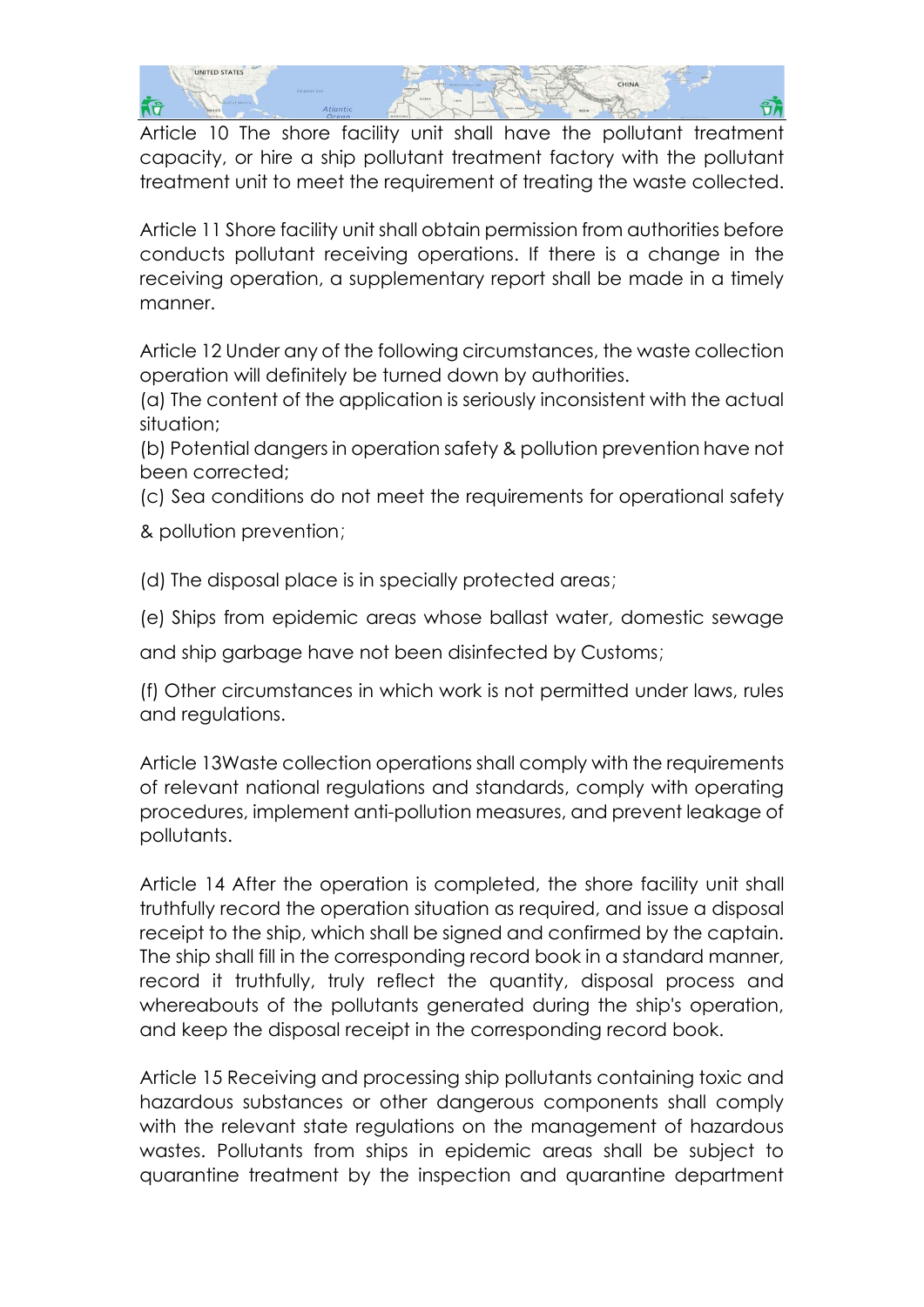

before they can be received and treated.

Article 16 If the residual oil, oily sewage and sewage containing toxic and hazardous substances received by the ship pollutant receiving unit are transited or transferred by ships, they shall go through the relevant declaration formalities with the local maritime administrative agency in accordance with the relevant regulations on the management of hazardous cargoes transported by water.

Article 17 The shore facility units will send the collected waste to qualified factories for treatments, and report their collection and treatments on monthly basis.

Article 18 Shore facility units shall truthfully fill in the forms of ship pollutant receiving, transfer and treatment and establish a ship pollutant management ledger in accordance with the requirements. The shore facility unit shall file the forms according to the regulations, submit the relevant forms to the relevant competent department on monthly basis, and keep the archives of the forms for five years.

Article 19 MSA shall supervise and inspect at least once a year the receiving capacity of ship pollutant receiving units within its jurisdiction.

Article 20 When supervising and inspecting ship pollutant receiving units, the following items shall be checked:

(1) Operation plan, treatment plan and other related plans.

(2) Emergency Response plan and Drills.

(3) List of facilities, equipment and related materials.

(4) Management of safety and pollution prevention personnel, record of operators' training.

(5) Contaminant receipt, transfer, and disposal records and reporting of receiving operations.

Article 21 In addition to the inspections in accordance with Article 20 of these Regulations, the units that use ships to receive ship pollutants on the water shall also inspect the certificates of barges and necessary information on safety operation.

Article 22 In addition to inspections in accordance with Article 20 of these regulations, ports, wharves, and loading and unloading stations that have the capacity to receive ship pollutants shall also check whether the equipped ship pollutant receiving facilities are suitable for the types and throughput capacity of their loading and unloading goods, or whether other alternatives are available. Whether the